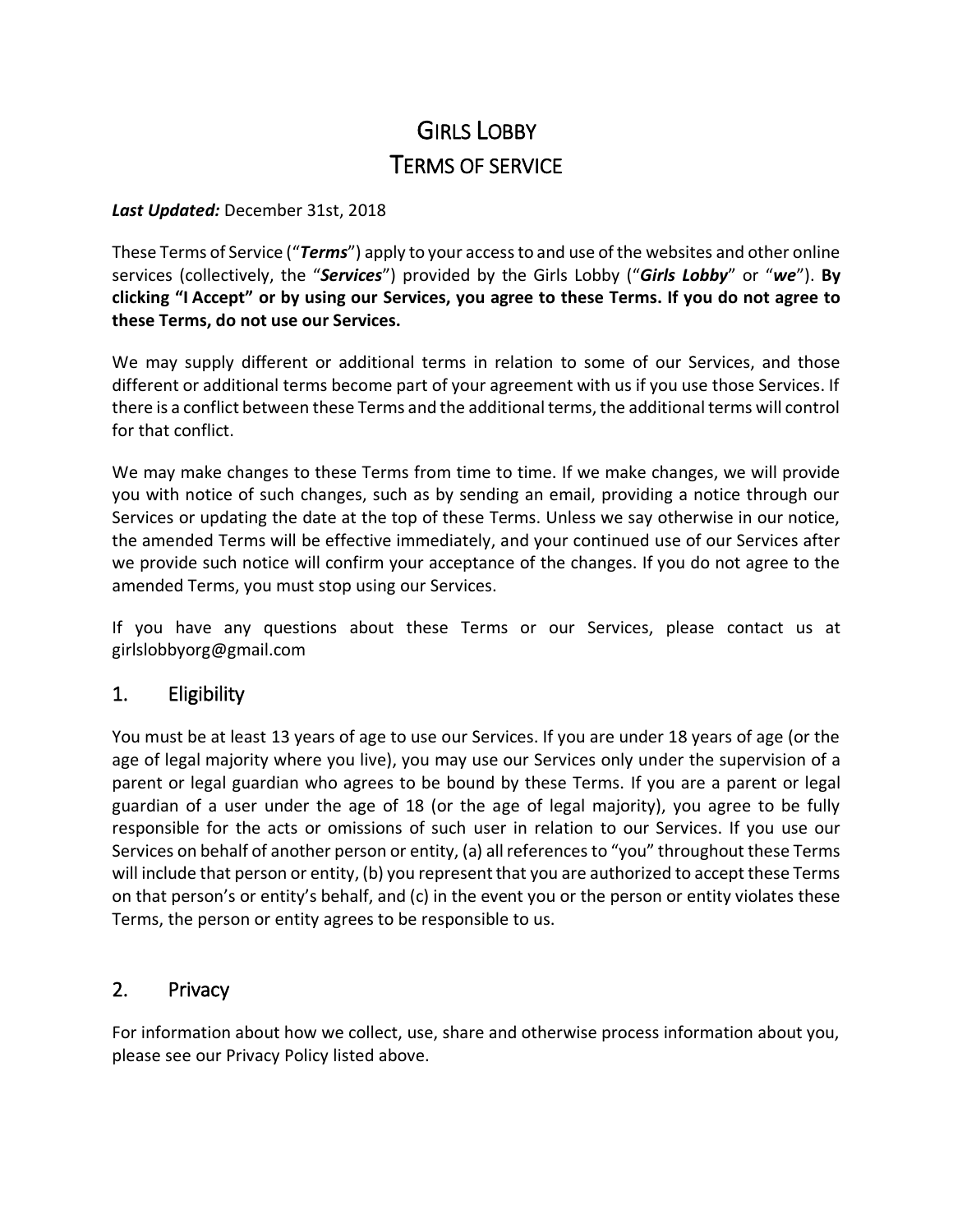#### 3. Ownership; Limited License

The Services, including the text, graphics, images, photographs, videos, illustrations and other content contained therein, are owned by Girls Lobby or our licensors and are protected under both United States and foreign laws. Except as explicitly stated in these Terms, all rights in and to the Services are reserved by us or our licensors. Subject to your compliance with these Terms, you are hereby granted a limited, nonexclusive, nontransferable, non-sublicensable, revocable license to access and use our Services or for your own personal, noncommercial use. Any use of the Services other than as specifically authorized herein, without our prior written permission, is strictly prohibited, will terminate the license granted herein and violate our intellectual property rights.

### 4. Trademarks

"GIRLS LOBBY", along with related logos, slogans and the look and feel of the Services are trademarks of Girls Lobby and may not be copied, imitated or used, in whole or in part, without our prior written permission. All other trademarks, registered trademarks, product names and company names or logos mentioned on the Services are the property of their respective owners. Reference to any products, services, processes or other information by trade name, trademark, manufacturer, supplier or otherwise does not constitute or imply endorsement, sponsorship or recommendation by us.

#### 5. Feedback

You may voluntarily submit or otherwise communicate to us any questions, comments, suggestions, ideas, original or creative materials or other information about Girls Lobby or our Services (collectively, "*Feedback*"). You understand that we may use such Feedback for any purpose, commercial or otherwise, without acknowledgment or compensation to you, including, without limitation, to develop, copy, publish, or improve the Feedback in Girls Lobby's sole discretion. You understand that Girls Lobby may treat Feedback as nonconfidential.

#### 6. Third-Party Content

Girls Lobby may provide third party content on the Services and may provide links to Web pages and content of third parties (collectively the "Third Party Content") as a service to those interested in this information. Girls Lobby does not control, endorse or adopt any Third Party Content and makes no representation or warranties of any kind regarding the Third Party Content, including without limitation regarding its accuracy or completeness. You acknowledge and agree that Girls Lobby is not responsible or liable in any manner for any Third Party Content and undertakes no responsibility to update or review any Third Party Content. Users use such Third Party Content contained therein at their own risk.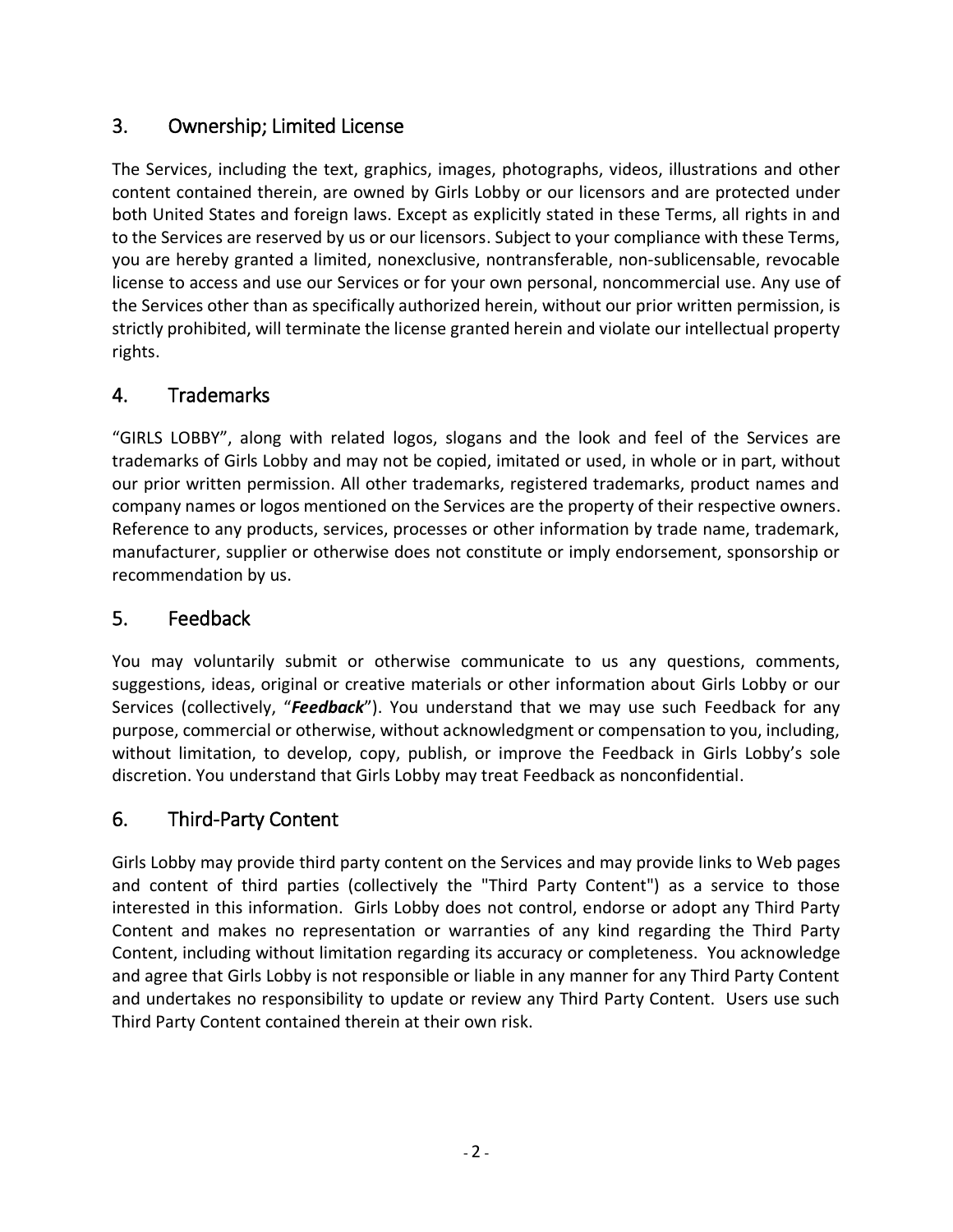#### 7. Third Party Products and Services

Girls Lobby may also provide information about or links to third-party products or services on the Services. Girls Lobby does not endorse or make any representations or warranties regarding any third party products or services. Your business dealings or correspondence with such third parties, and any terms, conditions, warranties or representations associated with such dealings are solely between you and such third party. Girls Lobby is not responsible or liable in any manner for any third party products or services, for any loss or damage of any sort incurred as the result of any products, services, or dealings, or as the result of the presence of such third party information on the Services.

#### 8. Prohibited Conduct

You will not violate any applicable law, contract, intellectual property right or other third-party right or commit a tort, and you are solely responsible for your conduct while using our Services. You will not:

- Impersonate any person or entity or otherwise misrepresent your affiliation with a person or entity;
- Sell, resell, or commercially use our Services;
- Copy, reproduce, distribute, publicly perform or publicly display all or portions of our Services, except as expressly permitted by us or our licensors;
- Modify our Services, remove any proprietary rights notices or markings, or otherwise make any derivative works based upon our Services;
- Use our Services other than for their intended purpose and in any manner that could interfere with, disrupt, negatively affect or inhibit other users from fully enjoying our Services or that could damage, disable, overburden or impair the functioning of our Services in any manner;
- **•** Reverse engineer any aspect of our Services or do anything that might discover source code or bypass or circumvent measures employed to prevent or limit access to any part of our Services;
- Use any data mining, robots or similar data gathering or extraction methods designed to scrape or extract data from our Services;
- Develop or use any applications that interact with our Services without our prior written consent;
- Bypass or ignore instructions contained in our robots.txt file; or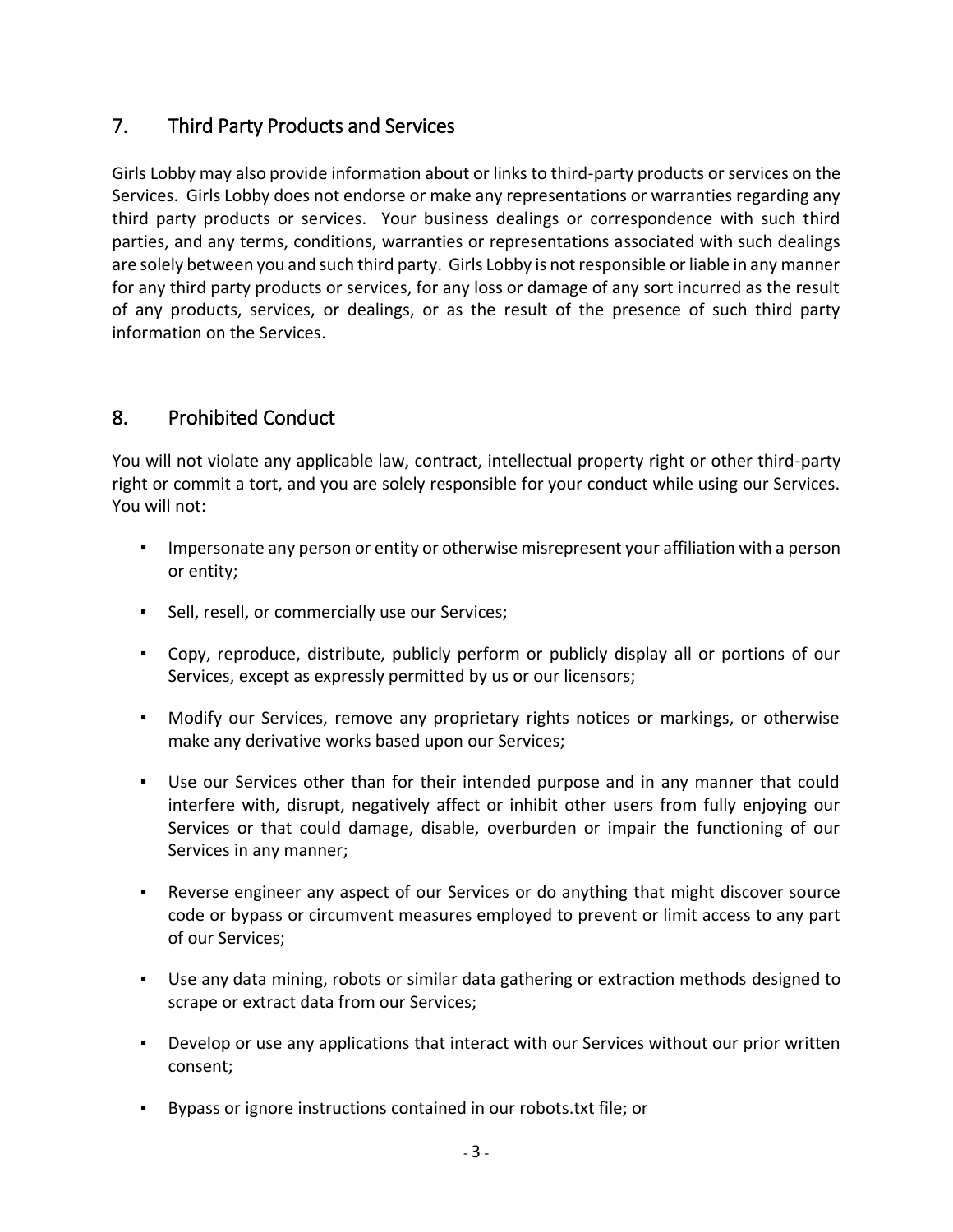▪ Use our Services for any illegal or unauthorized purpose, or engage in, encourage or promote any activity that violates these Terms.

Enforcement of this Section 7 is solely at Girls Lobby's discretion, and failure to enforce this section in some instances does not constitute a waiver of our right to enforce it in other instances. In addition, this Section 7 does not create any private right of action on the part of any third party or any reasonable expectation that the Services will not contain any content that is prohibited by such rules.

### 9. Indemnification

To the fullest extent permitted by applicable law, you will indemnify, defend and hold harmless Girls Lobby and its affiliates and subsidiaries, and each of their respective officers, directors, agents, partners and employees (individually and collectively, the "*Girls Lobby Parties*") from and against any losses, liabilities, claims, demands, damages, expenses or costs ("*Claims*") arising out of or related to (a) your access to or use of the Services; (b) your Feedback; (c) your violation of these Terms; (d) your violation, misappropriation or infringement of any rights of another (including intellectual property rights or privacy rights); or (e) your conduct in connection with the Services. You agree to promptly notify Girls Lobby Parties of any third-party Claims, cooperate with Girls Lobby Parties in defending such Claims and pay all fees, costs and expenses associated with defending such Claims (including, but not limited to, attorneys' fees). You also agree that Girls Lobby Parties will have control of the defense or settlement, at Girls Lobby's sole option, of any third-party Claims. This indemnity is in addition to, and not in lieu of, any other indemnities set forth in a written agreement between you and Girls Lobby or the other Girls Lobby Parties.

#### 10. Disclaimers

**Your use of our Services is at your sole risk. Except as otherwise provided in a writing by us, our Services and any content therein are provided "as is" and "as available" without warranties of any kind, either express or implied, including, but not limited to, implied warranties of merchantability, fitness for a particular purpose, title, and non-infringement. In addition, Girls Lobby does not represent or warrant that our Services are accurate, complete, reliable, current or error-free. While Girls Lobby attempts to make your use of our Services and any content therein safe, we cannot and do not represent or warrant that our Services or servers are free of viruses or other harmful components. You assume the entire risk as to the quality and performance of the Services.**

#### 11. Limitation of Liability

**(a) To the fullest extent permitted by applicable law, Girls Lobby and the other Girls Lobby Parties will not be liable to you under any theory of liability—whether based in contract, tort, negligence, strict liability, warranty, or otherwise—for any indirect, consequential, exemplary, incidental, punitive, or special damages or lost profits, even if Girls Lobby or the other Foundation Parties have been advised of the possibility of such damages.**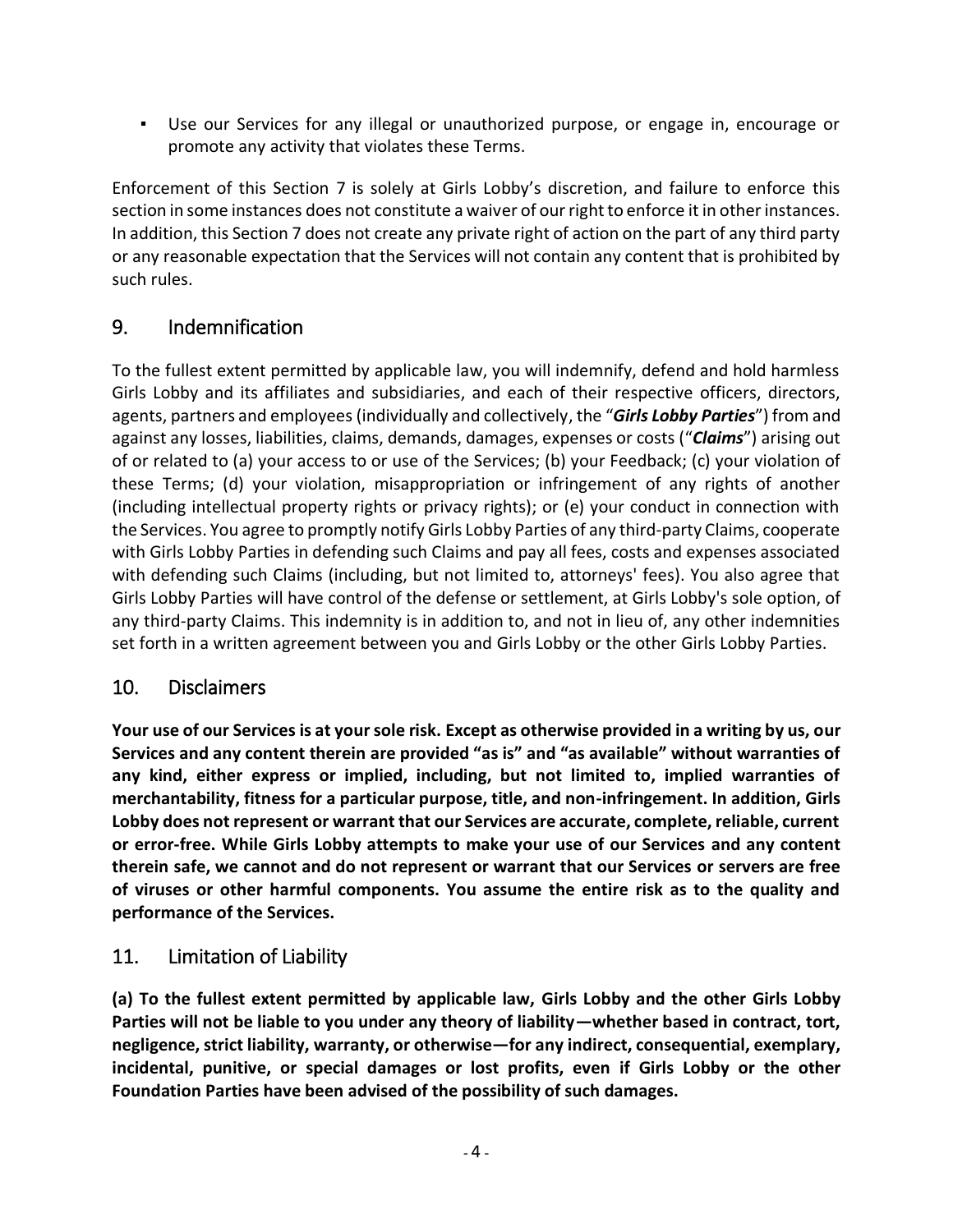**(b) In no event shall the total liability of Girls Lobby and the other Foundation Parties for any claim arising out of or relating to these Terms or our Services, regardless of the form of the action, exceed the greater of \$25 or the total amount paid by you to Girls Lobby, if any, for accessing and using the Services.**

**(c) The limitations set forth in this Section 10 will not limit or exclude liability for the gross negligence, fraud or intentional misconduct of Girls Lobby or the other or for any other matters in which liability cannot be excluded or limited under applicable law. Additionally, some jurisdictions do not allow the exclusion or limitation of incidental or consequential damages, so the above limitations or exclusions may not apply to you.**

### 12. Release

To the fullest extent permitted by applicable law, you release Girls Lobby and the other Foundation Parties from responsibility, liability, claims, demands and/or damages (actual and consequential) of every kind and nature, known and unknown (including, but not limited to, claims of negligence), arising out of or related to acts or omissions of third parties or disputes between users. If you are a consumer who resides in California, you hereby waive your rights under California Civil Code § 1542, which provides: "A general release does not extend to claims which the creditor does not know or suspect to exist in his or her favor at the time of executing the release, which if known by him or her must have materially affected his or her settlement with the debtor."

# 13. Transfer and Processing Data

In order for us to provide our Services, you agree that we may process, transfer and store information about you in the United States and other countries, where you may not have the same rights and protections as you do under local law.

# 14. Governing Law and Venue

Any dispute arising from these Terms and your use of the Services will be governed by and construed and enforced in accordance with the laws of Utah, except to the extent preempted by U.S. federal law, without regard to conflict of law rules or principles (whether of Washington or any other jurisdiction) that would cause the application of the laws of any other jurisdiction. Any dispute between the parties that is not subject to arbitration or cannot be heard in small claims court will be resolved in the state or federal courts of Utah and the United States, respectively, sitting in Salt Lake County, Utah.

# 15. Modifying and Terminating our Services

We reserve the right to modify our Services or to suspend or stop providing all or portions of our Services at any time. You also have the right to stop using our Services at any time. We are not responsible for any loss or harm related to your inability to access or use our Services.